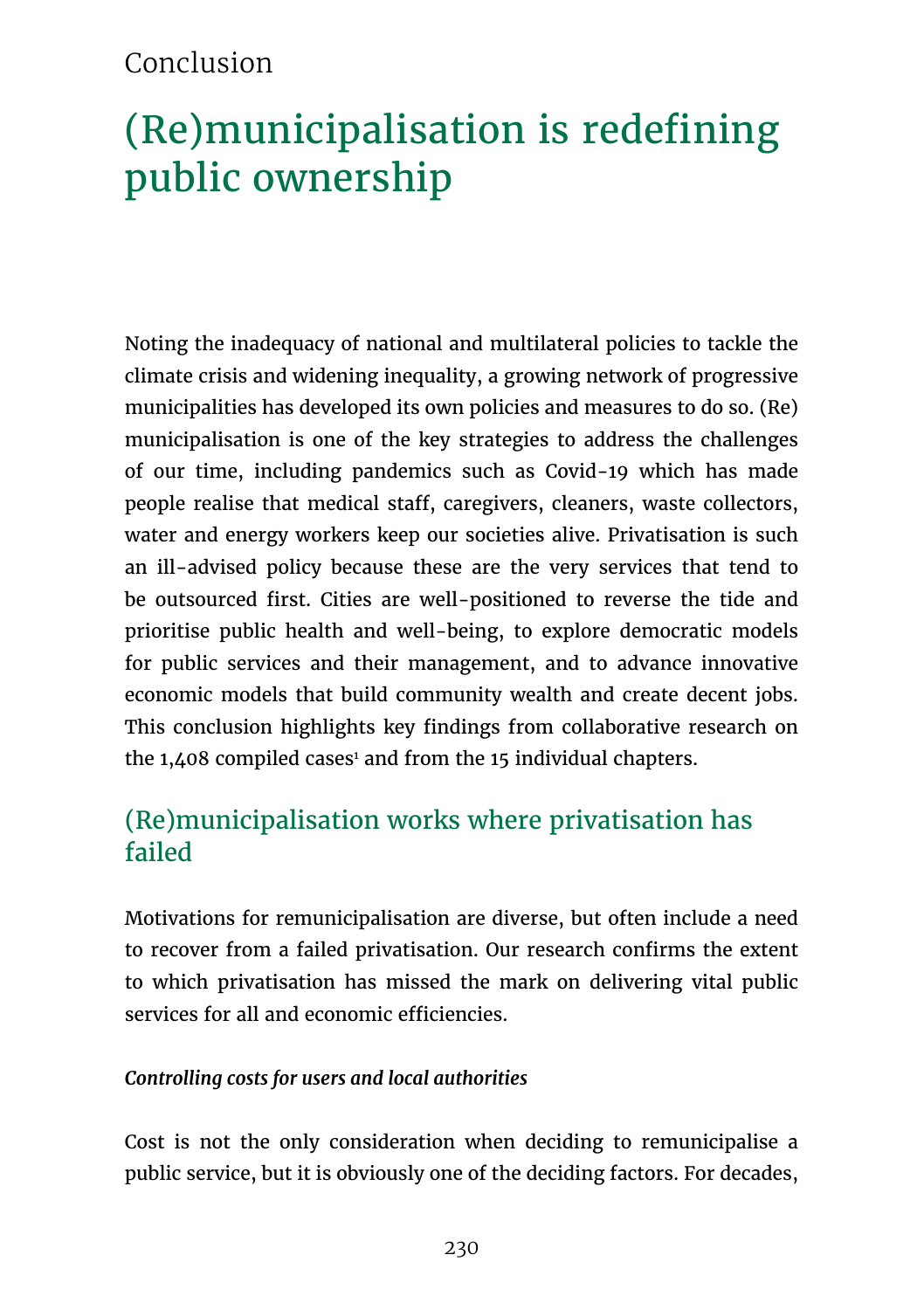privatisation, PPPs and outsourcing have been sold to officials, politicians and the public as being more 'efficient' than traditional public services, and providing better value for money. Our research convincingly disproves these claims. We found at least 245 cases where remunicipalisation either aimed to cut or had effectively reduced the cost of providing services. Furthermore, in at least 264 cases, municipal companies planned or had already managed to boost public investment in services and infrastructure.

There are five basic reasons why privatised services are generally more expensive down the line:

- 1. Corporations must generate profits and pay dividends to their shareholders and any parent company.
- 2. Privatisation brings extra layers of complexity and cost, including paying high fees to the consultants and lawyers who design the contracts.
- 3. Public authorities lose control over the costs of running the service (private operators tend to outsource some of the work to other companies, often within the same corporate group and often at high cost).
- 4. Private operators lack a long-term vision when it comes to financial management.
- 5. Public bodies typically pay lower interest rates on loans than private entities, which can help finance infrastructure needs for instance.

By contrast, with public ownership of services, tax revenues and any revenue generated from user fees can be invested directly in the service and in pursuing broader social and environmental goals. Many examples of this are featured in this book, from the well-known case of Paris (Chapter 2) to that of Taber in Canada (Chapter 3). Another concrete story gathered as part of the list of cases is from the capital of South Korea, Seoul, which created two new city-owned companies in order to hire cleaning workers for the Seoul Metro. The city's total related expenses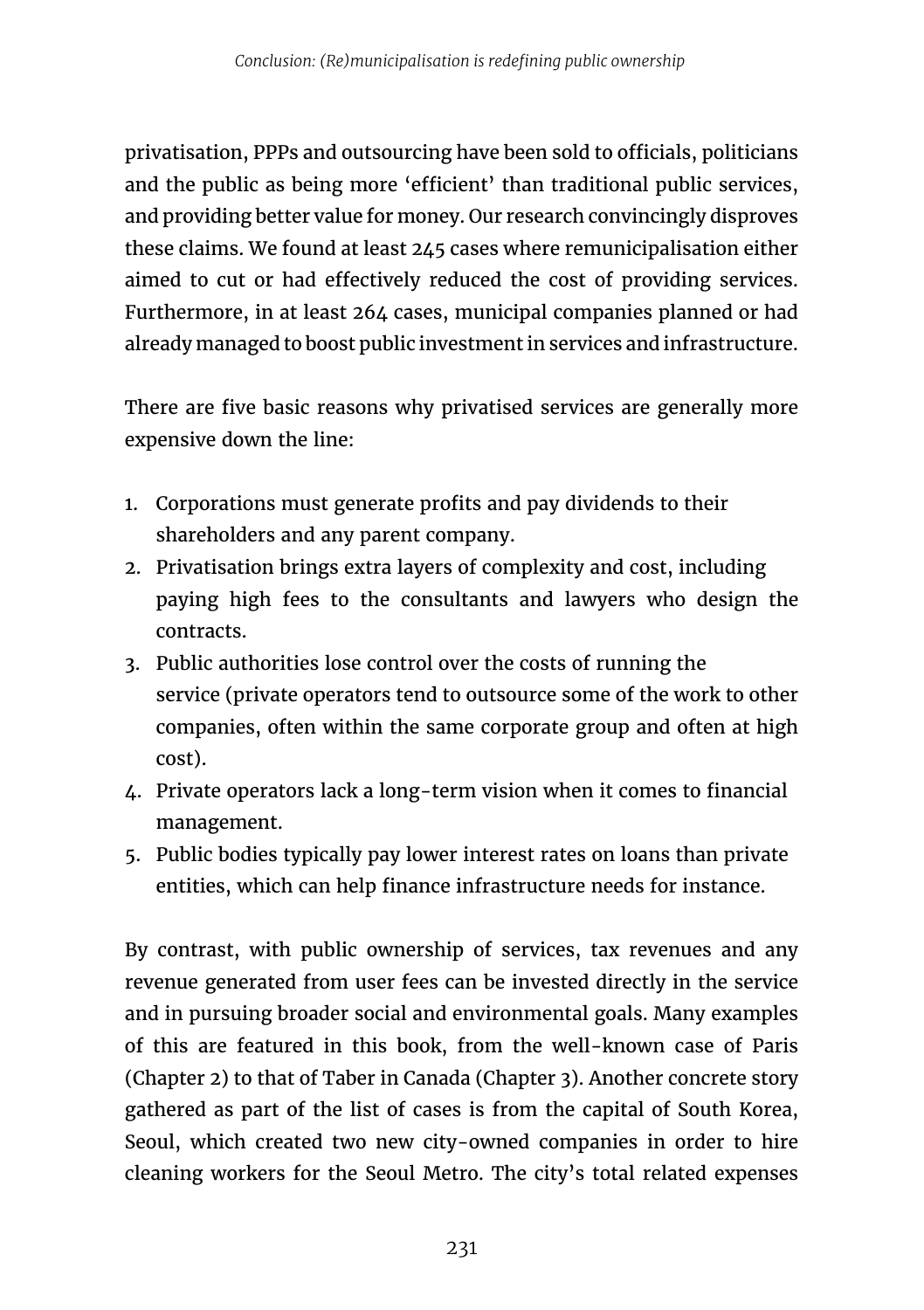decreased 5 per cent despite the higher labour costs, simply because it no longer had to pay the management fee and 10 per cent value-added tax to private companies.

### *Redressing degraded working conditions, creating decent jobs*

When private operators come in to reduce expenses, the first line items they look at are labour costs. By cutting jobs, eroding working conditions and undermining collective bargaining, privatisation is a powerful driver of precarious work. This is a problem not only for impoverished workers, their families and local communities, but also for users because service quality and access decline.

In contrast, there are many examples of remunicipalisation and insourcing where local councils have saved money while improving working conditions and/or pay. Since 2011, London's Islington Council has taken back contracts worth about £380 million in cleaning, building and grounds maintenance, and waste management services. The move has meant better pay and working conditions for 1,200 frontline employees, and generated savings of about £14 million (Chapter 6). Another success story for workers is that of Kragerø, Norway, where remunicipalisation of waste management has led to a 14 per cent reduction in fees for residents, while delivering an increase in workers' wages and pensions (Chapter 1).

## *Avoiding major economic risk*

This book lists 26 cases of remunicipalisation involving bankruptcies of private operators. The 2018 collapse of Carillion, a company specialising in outsourcing contracts and privatised infrastructure, jeopardised 420 'private finance initiative' projects as well as the future of 18,000 employees in the UK (Chapter 6). In Denmark, 'free choice' policies introduced mandatory competition in elder care, but a large number of private companies collapsed (Chapter  $\ddot{4}$ ). In Norway, the bankruptcy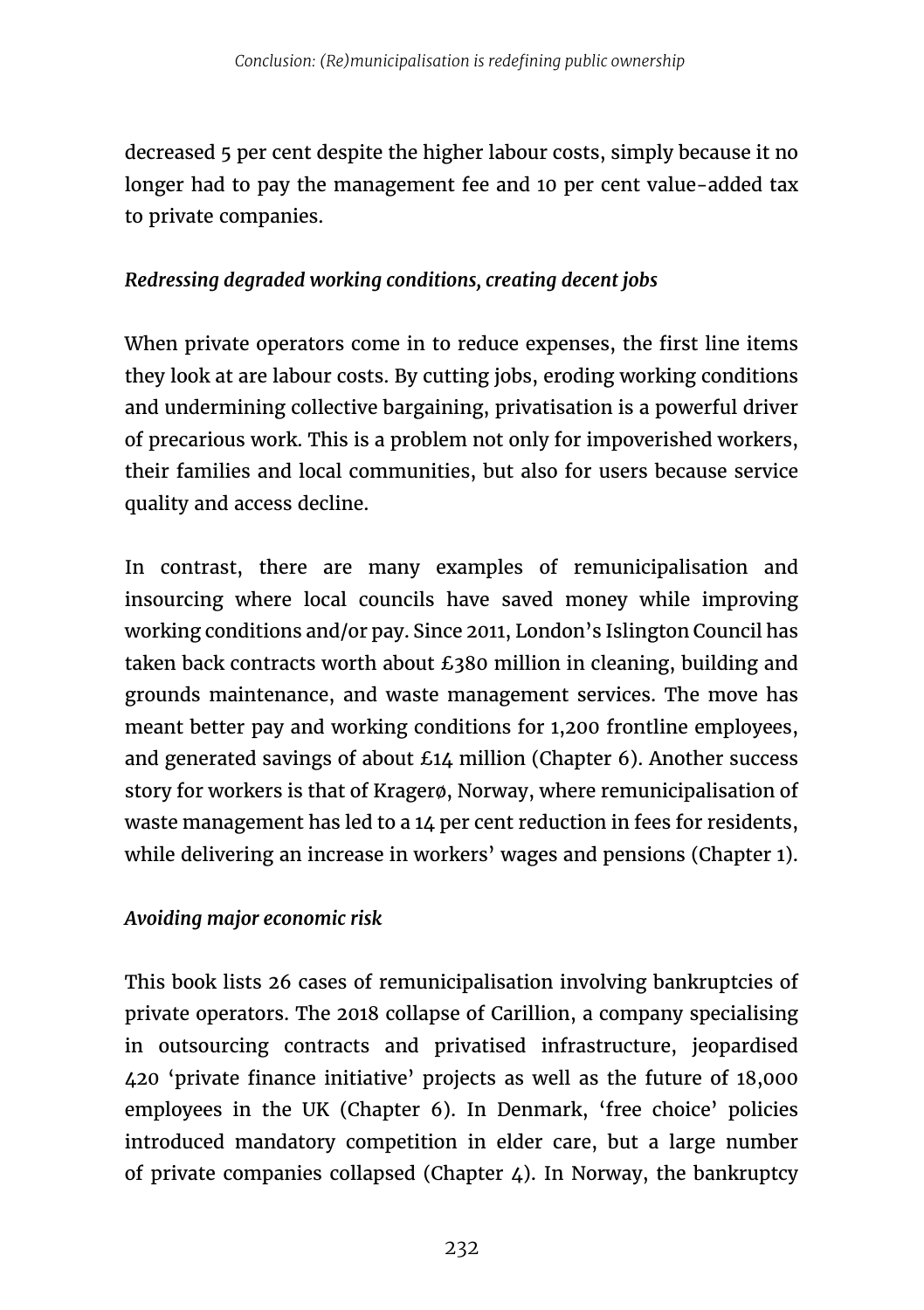of waste management company RenoNorden would have stranded 137 municipalities if the union had not anticipated its economic difficulties and worked with local officials to remunicipalise the services (Chapter 1).

Bankruptcies and corporate collapses reveal the truth behind privatisation's alleged service efficiency and innovation: the facts show that many privatisation deals are economically unviable. Typically, outsourcing contracts and PPPs are specifically designed to prioritise profits and dividends over service quality. When the profits dry up or fail to materialise, corporations and investors just walk away, abandoning the workers and the people who rely on the service.

Another illustration of privatisation's economic failures is the unwillingness of private operators to deliver services in unprofitable areas or communities and for user groups who cannot afford to pay or are more expensive to serve. Take the case of Africa where private waste companies tend to operate in the wealthiest neighbourhoods of large cities, excluding the vast majority of the population (Chapter 5). In the US, major telecommunication companies were not interested in serving rural areas, smaller municipalities and low-income communities. Local governments and community-owned companies stepped in and developed high-speed broadband Internet infrastructure in many areas where corporations were not interested in operating (Chapter 9).

# The broader benefits of (re)municipalisation

(Re)municipalisation is much more than a reaction to the failures of privatised service provision; beyond pragmatism, it is about guaranteeing and promoting basic rights, and serving the needs of everyone – as all public services are meant to do. Our research demonstrates that remunicipalisation – and even more so municipalisation, that is, the creation of brand new public services – are driven by a positive public interest ethos. This book uncovers even more than that: in many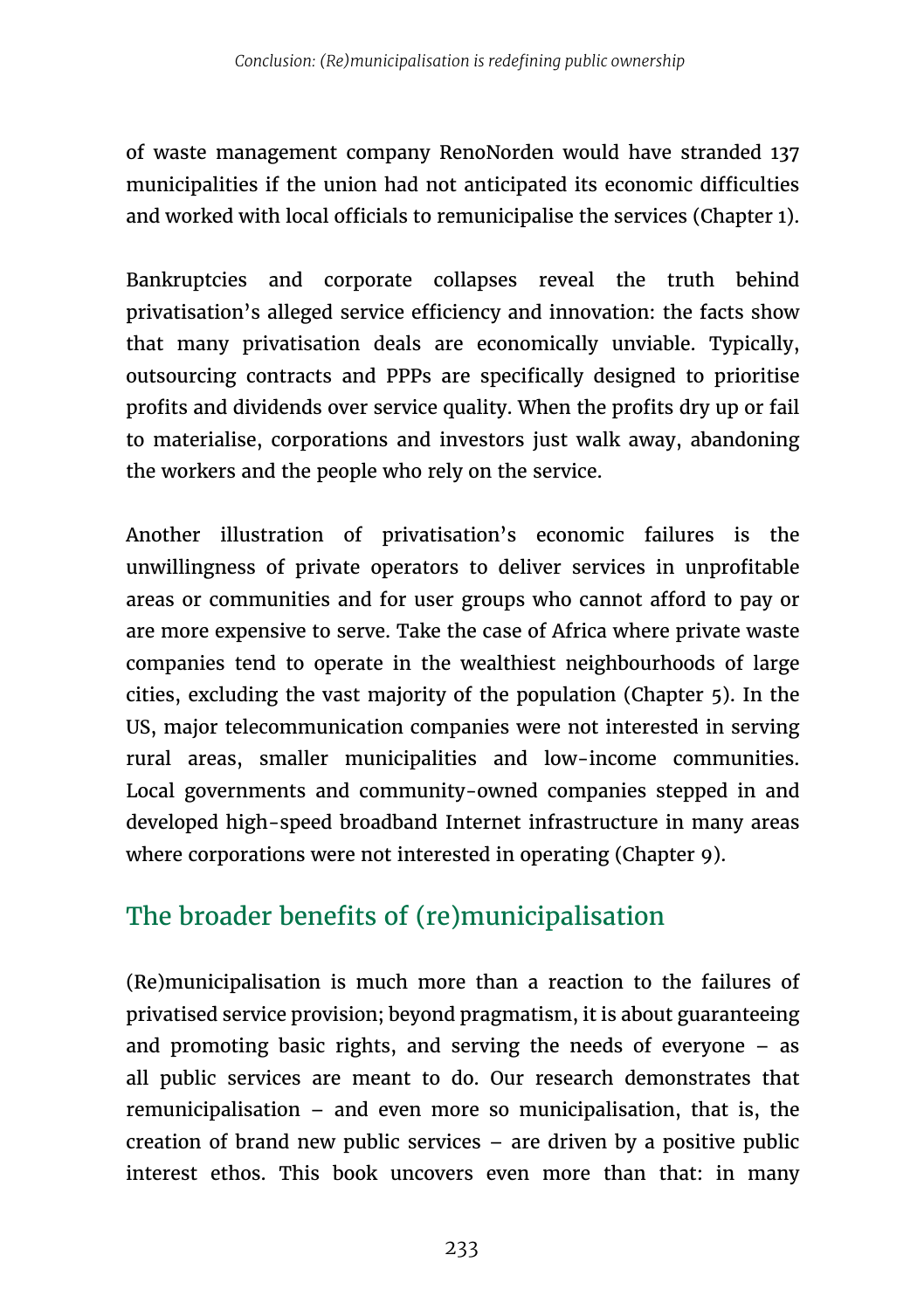cases, (re)municipalisation drives wider positive changes in the social, environmental and economic areas. It promotes the health and wellbeing of all, including workers; it helps to build resilient local economies and makes them less dependent on large corporations; and it is in many cases an important building block for a genuine climate transition. As exemplified by the concept of 'community wealth building', a term coined by the US-based The Democracy Collaborative and used in the UK's context as well, municipalities and other anchor institutions can use procurement and investment decisions strategically to secure ecological and equitable economic development.

## *Upholding and promoting human rights*

The 2018 report of the UN Special Rapporteur on extreme poverty and human rights found that widespread privatisation of public services and infrastructure is systematically eliminating human rights protections and further marginalising people who are living in poverty.2 The report looks at the human rights implications of privatisation in the criminal justice system, social services, water, sanitation, electricity, health care, transport and education. UN Special Rapporteur Philip Alston criticises the absence of human rights criteria in most privatisation agreements, which rarely include monitoring the impact that privatisation has on the most vulnerable people.

(Re)municipalisation can be an antidote to this erosion of human rights. The global list informing these pages found 138 cases where defending human rights was a clear policy objective of (re)municipalisation, with many examples of concrete measures put in place to achieve this goal. In Chapter 2, the author from the Paris public water company stresses that its mission goes beyond mere pipe connection. *Eau de Paris* is committed to defending the human right to water for all, for instance by maintaining and expanding a network of public drinking water fountains across the city that provide water access for the most vulnerable population, including refugees.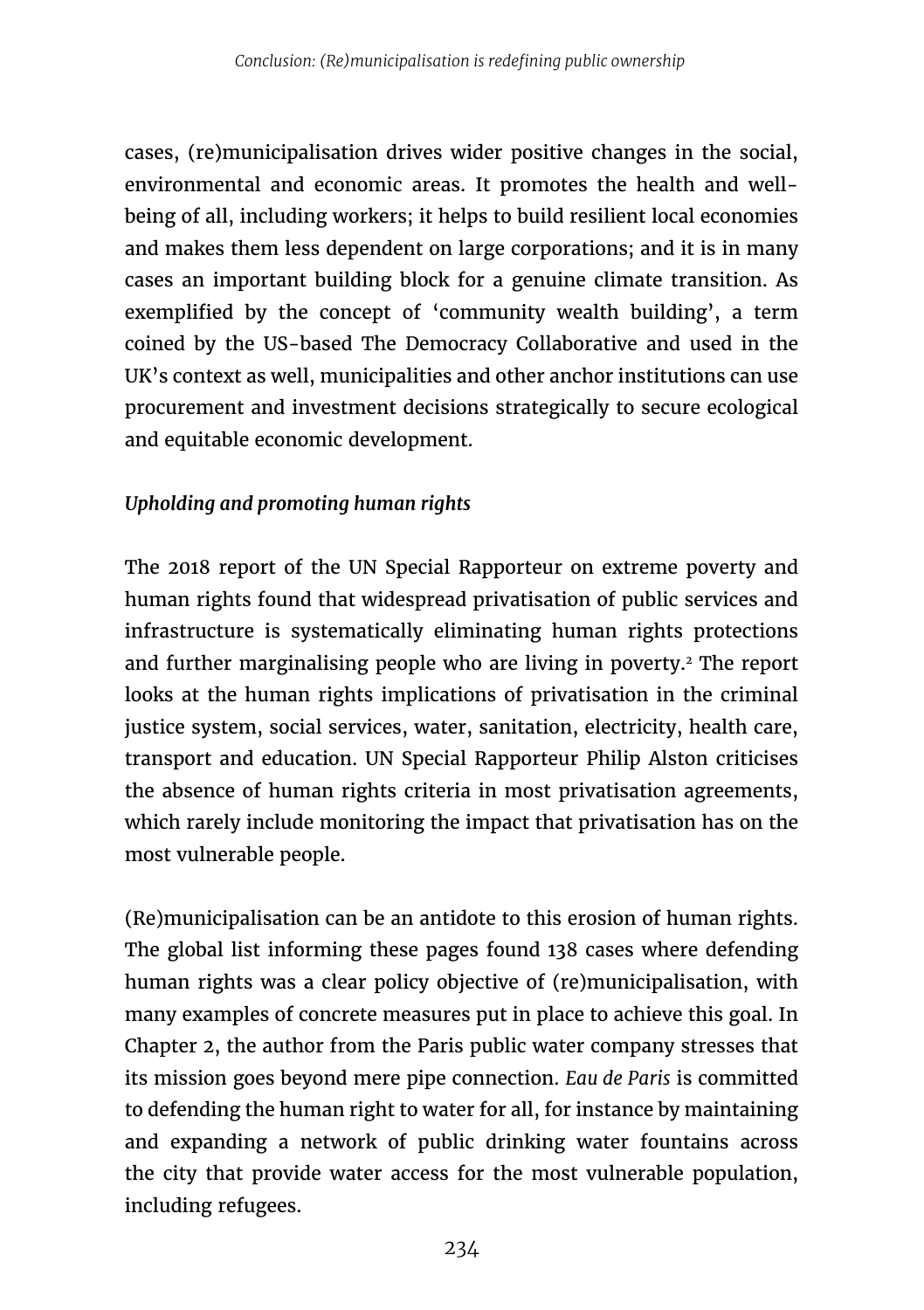In Chile, perhaps the country where neoliberalism is most deeply embedded, the municipality of Recoleta has swam against the current. It considers housing, education and access to medicine as human rights and has created municipal services to provide them to poor citizens (Chapter 8). Chapter 7 also presents initiatives that aim to guarantee health and social care for vulnerable groups in Selangor state, Malaysia.

#### *Protecting public health and well-being*

Today, the healthcare sector is facing ever-growing pressure to privatise, including through outsourcing and competitive tenders. Profit-making service providers are enjoying a blooming market thanks to liberalisation driven largely by international trade and investment agreements. Research demonstrates there is a much better and viable alternative, however. As shown by the Covid-19 crisis that was still unfolding as this book was going to press, the healthcare systems that are publicly owned, democratically controlled and well-funded – from Costa Rica and Uruguay to South Korea to Norway – are much better equipped to deal with the sudden upsurge in patients.

Remunicipalisation and municipalisation in the health sector have clear public health benefits, especially for the most vulnerable families. Examples include the remunicipalised emergency ambulance services in Southern Denmark (Chapter 4), which hired all former employees and an additional 100 new emergency medical technicians under better working conditions; this contributed to improving quality of the service and health outcomes while the operational costs were reduced by 15 per cent.

Another significant example is found in the municipality of Binalonan, Pangasinan in the Philippines (Chapter 7) where diverse social services are provided based on the vision of ensuring 'that [people who have] the least in life have the most in law', with clear positive health outcomes. Overall, the global list compiled for this book includes at least 142 cases of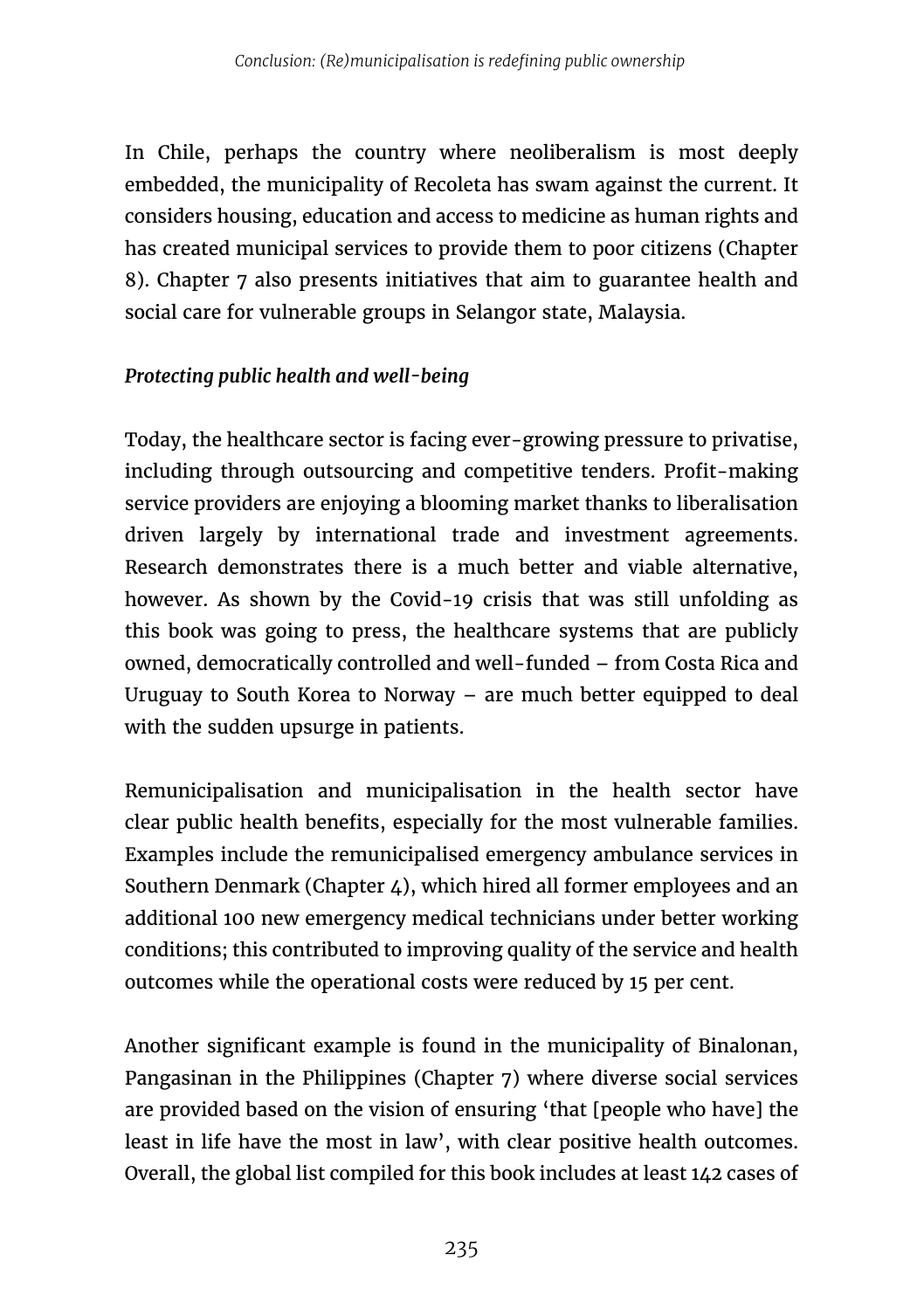newly created or remunicipalised public services that did enhance or were expected to enhance public health and provide harm reduction services<sup>3</sup>.

#### *Securing better conditions for workers*

(Re)municipalisation can translate into better conditions for service workers. The global list of (re)municipalisation documents at least 158 cases where conditions did or were foreseen to improve for workers, including pay, occupational health and safety, freedom of association and collective bargaining, freedom of speech and worker participation in decision-making. The presence and role of unions in campaigns and all along the transition process often prove critical to the achievement of such outcomes. As evidenced in these pages, providing quality employment and improving workers' conditions while valuing their knowledge and experience about how services should be organised and operated go hand-in-hand with building economically efficient public services that are accessible to all (Chapter 12). It is no coincidence that workers and their unions are often at the forefront of remunicipalisation efforts.

In addition, remunicipalisation is often linked to the formalisation or integration of informal workers into public operators or co-operative structures, effectively realising their human rights and offering better employment conditions. Chapter 5 by Vera Weghmann on the waste sector in Africa provides several interesting examples in that regard. In Egypt, privatisation of waste management in the country's three largest cities deprived the Zabaleen community of their livelihood and translated into a significant drop in recycling rates. A much more promising model is to build public waste management services based on integrating informal waste workers and their experiences, given they are often very effective at reducing waste.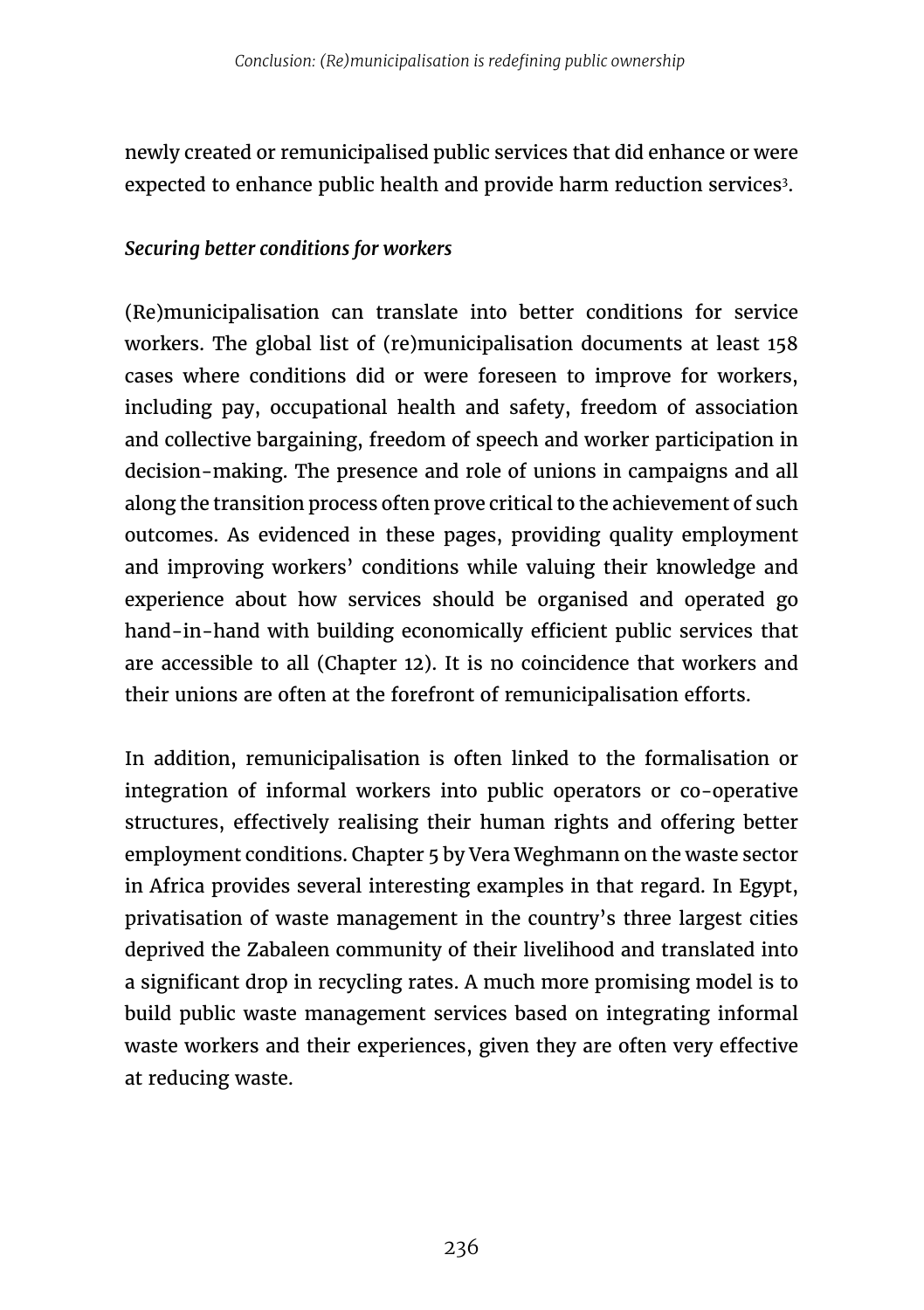#### *Building community wealth and local economies*

Reclaiming and creating publicly owned services in sectors such as waste, food, cleaning and telecommunication can be a game changer from an economic perspective. When a public utility is democratically controlled, it is far more likely than a private corporation to reinvest its profits back into the community and to 'localise' the economy.

For example, through public procurement, local governments can contract worker co-operatives to keep their cities clean (Valparaíso, Chile) or partner with local farmers to protect the groundwater and sell organic food in public school cafeterias (Rennes, France). There are 297 cases in the global list of (re)municipalisation that did or were expected to contribute to community wealth building and to sustaining the local economy. Some of these (re)municipalisations enabled using locally abundant natural resources more wisely, while others created meaningful local jobs for residents and new, more sustainable business activities.

Together, the chapters in this collection give numerous examples of how (re)municipalisation contributes to community wealth building. For instance, as described in Chapter 6, Stoke City Council in the UK insourced its housing maintenance work in 2018, increasing workers' pay by £1,000 per year, and improving productivity and quality of service. The council then created an arms-length trading company to bid for other work, which last year produced a surplus of over  $E_4$  million for the city, and a proactive procurement policy means that over 80 per cent of materials are purchased locally. The dozens of municipal broadband Internet services established in cities across the United States, a story told in Chapter 9, represent a successful process of community wealth building too. One of the primary motivations for establishing a municipal broadband network is access and affordability, but benefits go beyond that, creating employment opportunities, increasing economic activity and improving quality of life by advancing access to health care and education.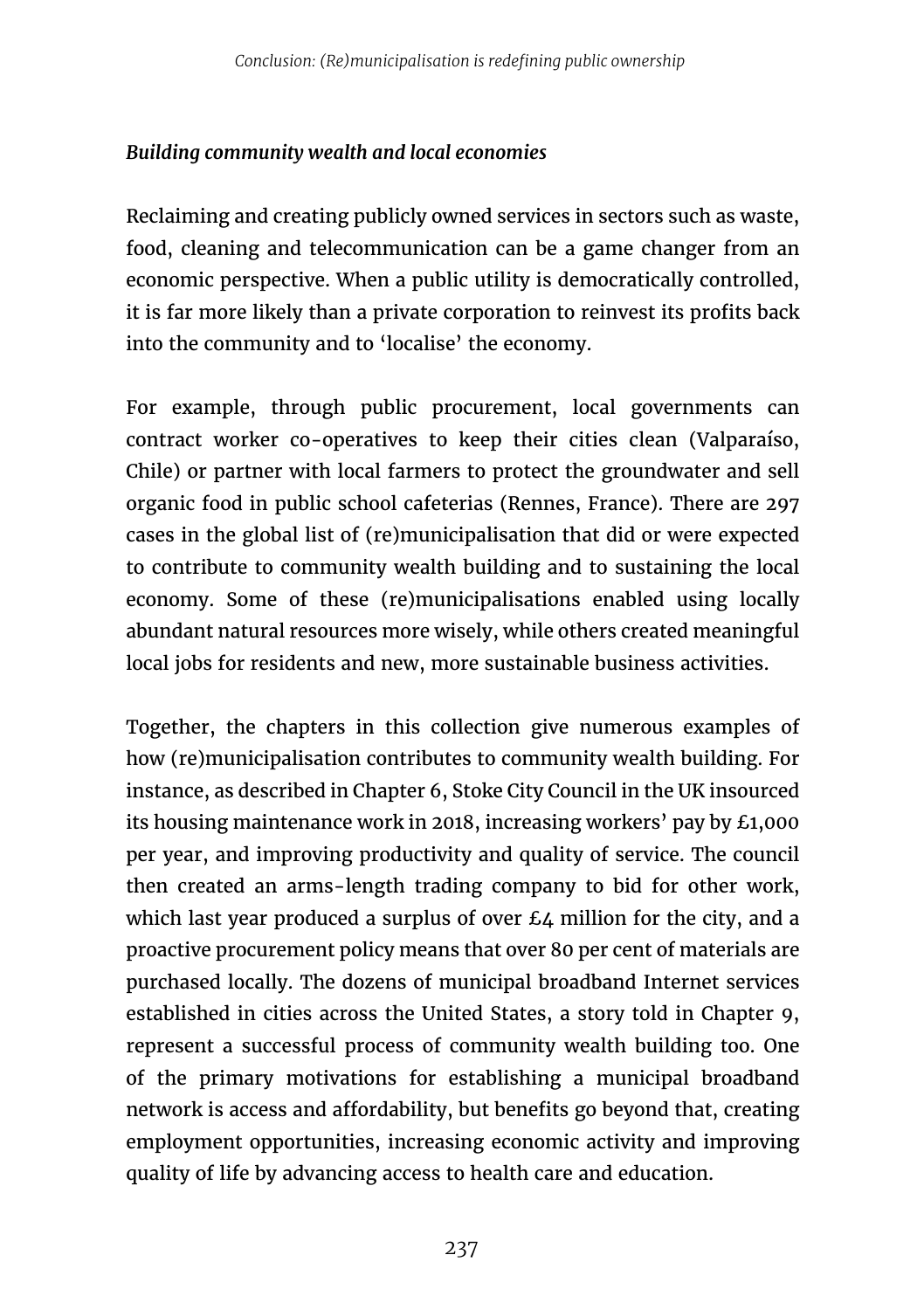## *Tackling the climate crisis*

Municipalities and public authorities have the ability to prioritise longterm ecological concerns over short-term financial considerations. Tackling the climate crisis, for example by switching to renewable energy and reducing CO<sub>2</sub> emissions, was a key reason to (re)municipalise a public service in at least 119 of total compiled cases. The majority of these cases are from the energy sector, for which the number of (re)municipalisations increased by almost 20 per cent between 2017 and 2019 to reach 374 cases. Chapter 15 by Lavinia Steinfort discusses the current role and the strong potential of cities and communities in driving the energy transition through (re)municipalisation and in doing away with a dependency on extractive private corporations, and highlights the obstacles related to national and supranational strategies still focused on liberalisation and privatisation.

There are other ways in which (re)municipalisation contributes to tackling the climate emergency, beyond setting up or reclaiming energy providers. By retrofitting public and residential buildings, municipalities can significantly reduce their energy use, and make energy more affordable for everyone. The recent remunicipalisations of public transport in the Dutch cities of Rotterdam and The Hague have enabled them to partially replace the fleet with electric buses. In another case, the French city of Briançon remunicipalised its waste services in 2013 and reduced the amount of waste produced by 33 per cent; it is committed to achieving 'zero waste' in the coming years. Rennes, France showcases another ambitious way of integrating water management, supporting local agriculture and providing quality food for school children. The city launched a programme to help farmers switch to organic methods as a way to prevent water pollution at the source. Simultaneously, the initiative has created local demand for the farmers' produce by linking up with school canteens in the wider Rennes area and by creating a brand new label under the *Terre de Sources* label that facilitates commercial sales of the sustainably produced food in local supermarkets.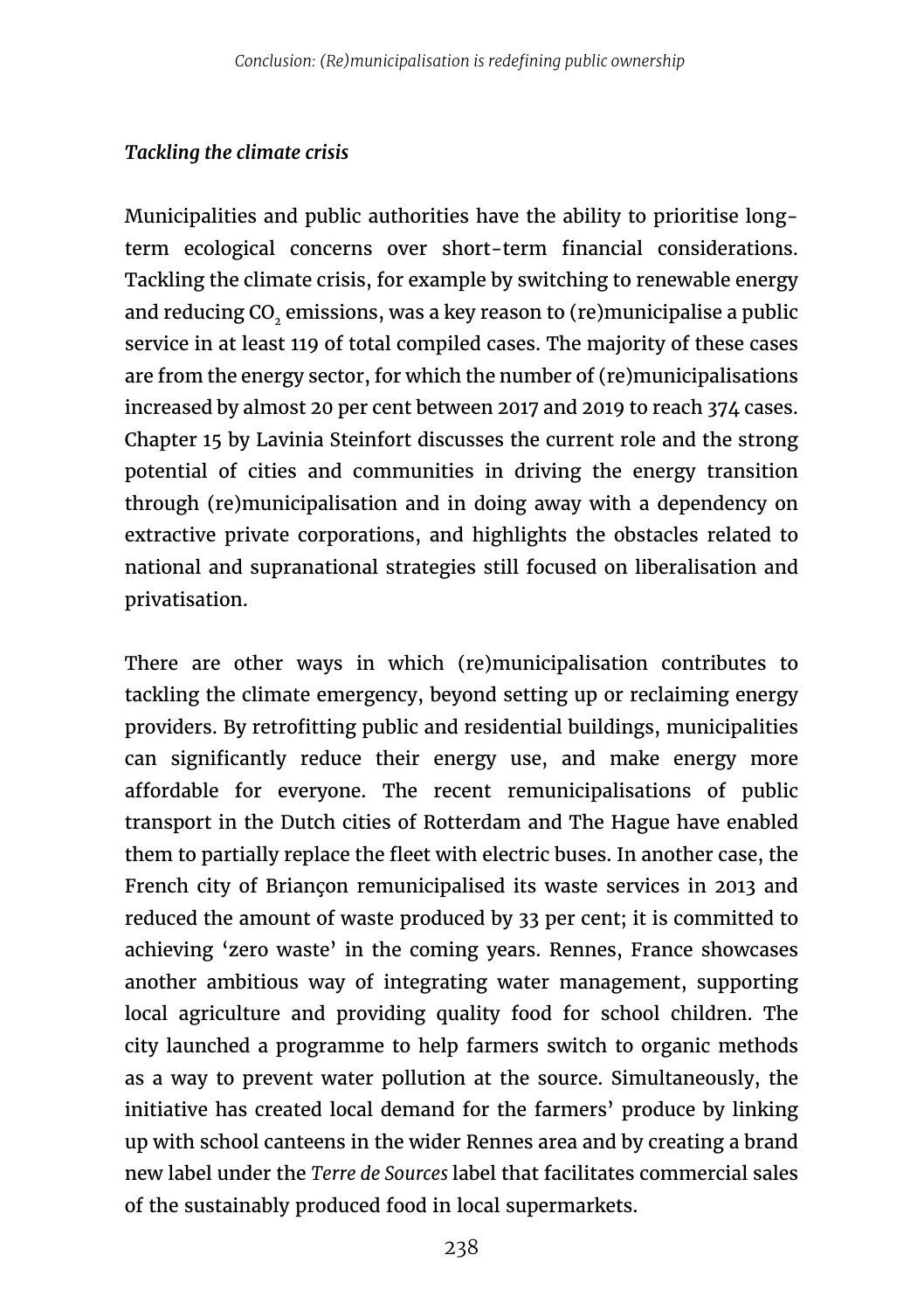Both the impacts of the climate crisis and municipal responses to it can differ widely from one geographical context to another. The Philippines epitomises how the global South has been on the frontline of the climate crisis for a long time. The local governments across the country have created climate schools to help farmers and fishing communities better address the impacts of extreme weather events and other climate-related hazards that are threatening their incomes and livelihoods. By learning how to monitor weather changes and how to adjust agricultural practices accordingly, students of the Siargao climate school have already managed to improve local rice production (Chapter 7).

# (Re)municipalisation is an opportunity to build democratic public ownership

Public ownership is not democratic and efficient by default. As it can happen in private sector companies, the public sector can be captured by bureaucracy and inefficiency, by vested interests, by corruption or authoritarian rulers. Building strong, high-quality public services requires new forms of public ownership through which residents can directly and indirectly participate in democratic decision-making.

## *Establishing democratic control*

Positive changes brought about by (re)municipalisation range from increased accountability and transparency mechanisms and information disclosure to establishing participatory governance as observed for water services in Grenoble and Paris. Representatives of workers and users sitting on the decision-making body of a public entity are key to improve governance and expand the meaning of public ownership. In Denmark, the law enables public companies to reserve one-third of board seats for worker representatives. Research for this book identified 149 cases where (re)municipalisation resulted or was foreseen to result in improved democratic control and public ownership.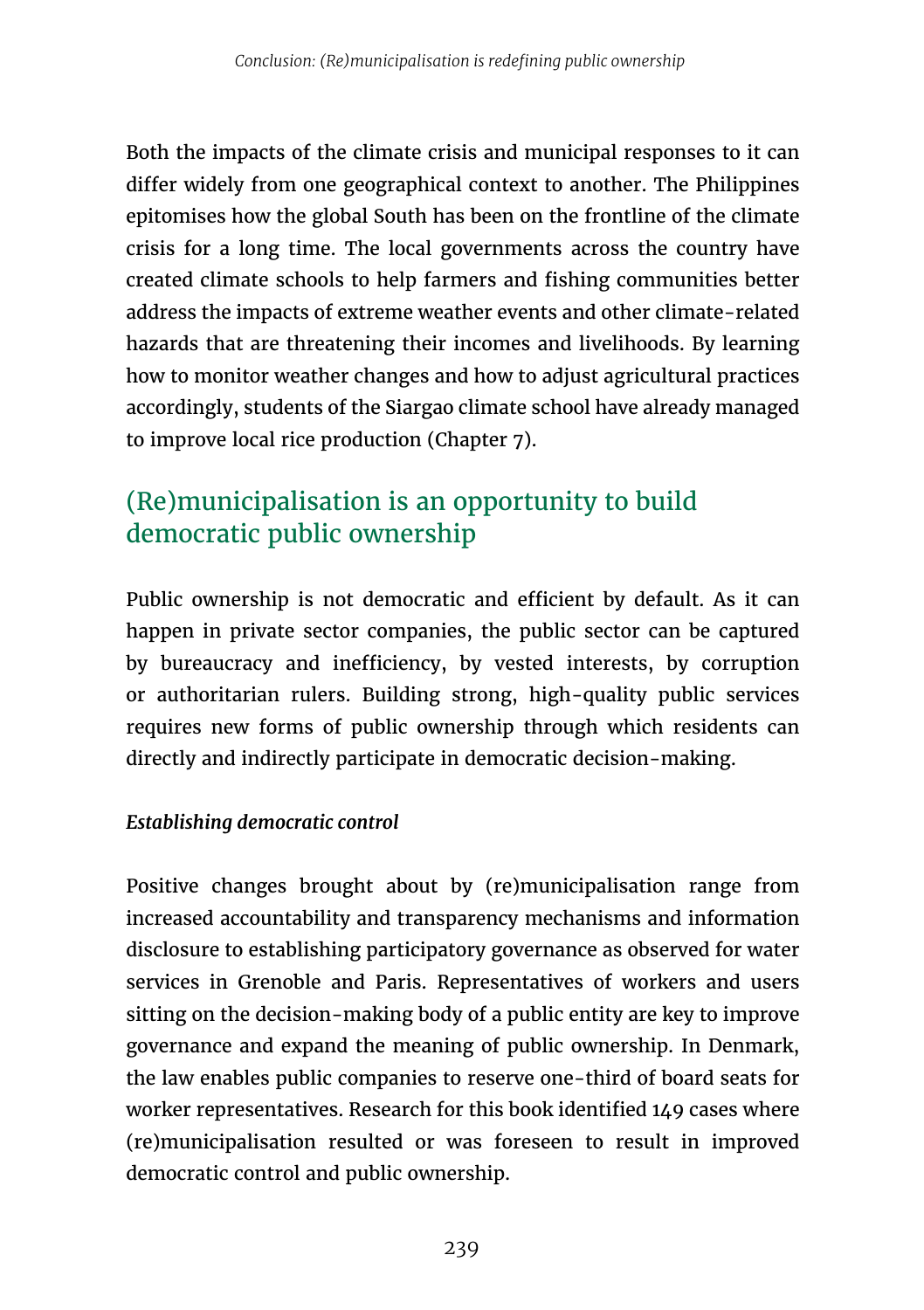Some cases go further, enhancing representation mechanisms with the creation of more spaces for users to interact with public companies such as people's observatories and assemblies. Terrassa, Catalonia is one of the most advanced experiments to co-govern common resources (Chapter 10) through the establishment of the Terrassa Water Observatory, an autonomous body affiliated with the city council that enables citizens to consult, advise, deliberate, make proposals and conduct research on water management in the municipality.

Public ownership can also take the form of a collaboration with grassroots citizens' organisations and users' or workers' co-operatives, or take the form of co-ownership shared between a public authority and a not-forprofit association. In Wolfhagen, Germany the co-operative that helped fund the town's wind turbines owns a quarter of the public energy company, with two seats on the board (Chapter 15).

There are many other examples of public authorities working with nonprofits and co-operatives. These collaborations and partnerships help reinvent the culture of public institutions. Across Spain, proactive cities are choosing co-operative energy retailers such as Som Energia, GoiEner and EnergÉtica over large private companies. In the UK, the City of Plymouth and its residents established the Plymouth Energy Community in 2013, a member-owned community benefit organisation whose profits are reinvested into the community. However, while the involvement of local workers' co-operatives in the delivery of public services can be a progressive way to enhance community participation in public service delivery and promote local decent employment, caution is warranted to ensure that this does not become a way to shortcut costs and lock informal and co-operative workers into low wages.

One cross-cutting concern analysed in Chapter 14 regards the realisation of the full potential of such democratised services, which may call for transforming the state itself. Hilary Wainwright argues that the UK's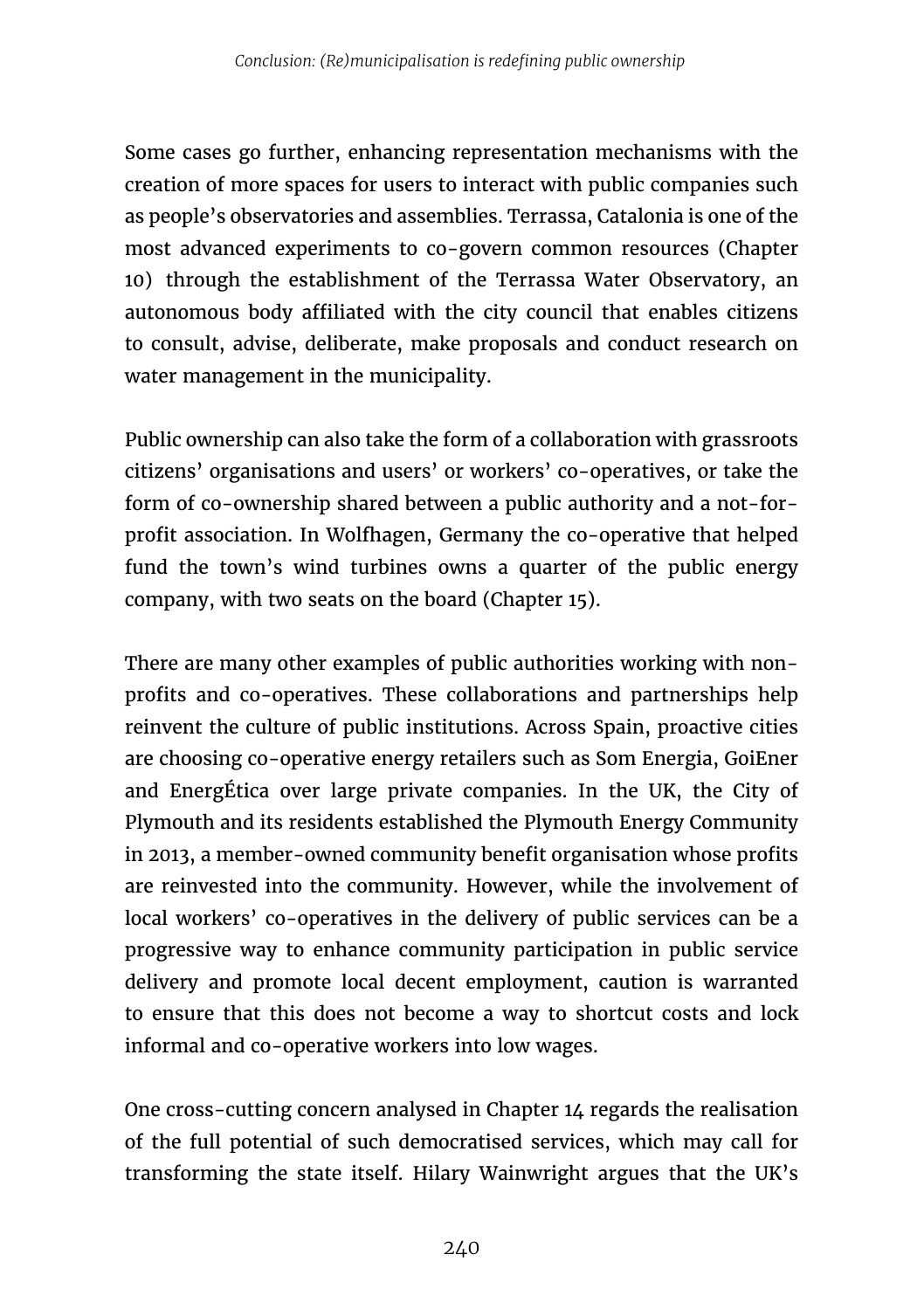non-transparent hierarchical structure undermines efforts to rebuild public services. Uruguay's democratic constitution enshrining public services and the right to water as a public good offers an inspiring way forward.

#### *Engaging and learning from workers*

Alliances of trade unions and civil society organisations have led numerous fights against privatisation to victory. In Lagos, Nigeria a unions-communities-NGOs alliance built a shared, citizen-focused vision and common strategies to reform the state water company, as an alternative to privatisation. Likewise, when workers are a driving force of (re)municipalisation, they often influence positively the design of the new public services by promoting public interest values and objectives. In Norway, the municipal workers' union *Fagforbundet* developed a successful remunicipalisation strategy following the massive bankruptcy of RenoNorden, which affected 137 municipalities' waste collection services (Chapter 1), turning the situation into an opportunity to bring services back in house and to grow membership. Fagforbundet teams recruited workers of the private company – many of them migrants with temporary contracts – prior to remunicipalisation. They successfully built up solidarity with non-union workers during the transition.

In Chapter 12, Daria Cibrario identifies some lessons learned from trade union experience to help plan ahead for successful remunicipalisation, which necessarily involves and affects the workers who operate the service. The labour dimension exemplifies that every remunicipalisation case is unique due to local and national regulations that affect workers' employment terms and conditions. Based on the experience of members from the trade union federation Public Services International, she recommends reaching out early to all affected workers and supporting them throughout the process, as well as ensuring cooperation between national union federations and their local branches. She also stresses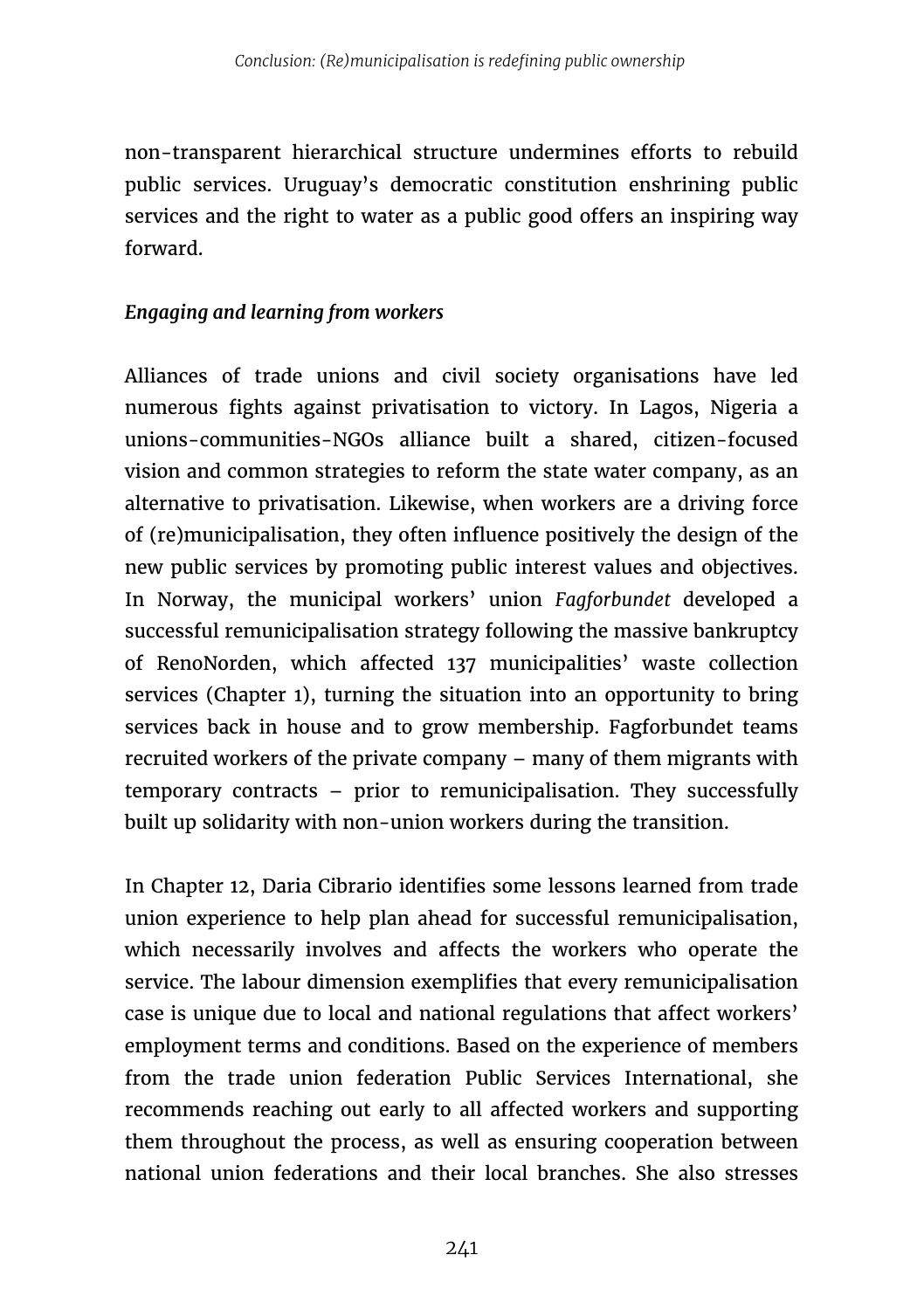that it is essential to open a negotiation table with local authorities for all service workers as soon as possible to ensure a fair private-to-public transition.

Hilary Wainwright also insists that democratic public management must recognise the value of the knowledge and know-how of every citizen, services user and worker, and involve them in public sector management and strategy (Chapter  $14$ ). This requires a profound cultural shift in the public sector itself. She also provocatively argues that 'workers on the board' is necessary but insufficient, as it does not automatically bring about change in the balance of power between management and workers.

Chapter 1 from Norway provides one concrete way to integrate workers' ideas. Nina Monsen and Bjørn Pettersen unpack the practice of 'local tripartite cooperation' that exists in more than half of the country's municipalities, through which politicians, local authorities and trade unions work constructively to create a culture of dialogue that promotes finding the best local solutions to the specific challenges facing the municipality. The Fagforbundet union finds that, through this approach, workers, civil society and other voices too often unheard are given a platform to engage in constructive dialogue with local authorities and service managers to share ideas and proposals.

## *Enabling ecofeminist public services*

Ecofeminist public services put care for people and the planet front and centre. Private operators' pursuit of profits tends to worsen already existing injustices, destroy ecosystems and harm vulnerable residents who are more reliant on public services, a disproportionate number of whom are women.

Privatisation often leads to service rate hikes, compromising access to services; to make matters worse, when austerity measures cut subsidies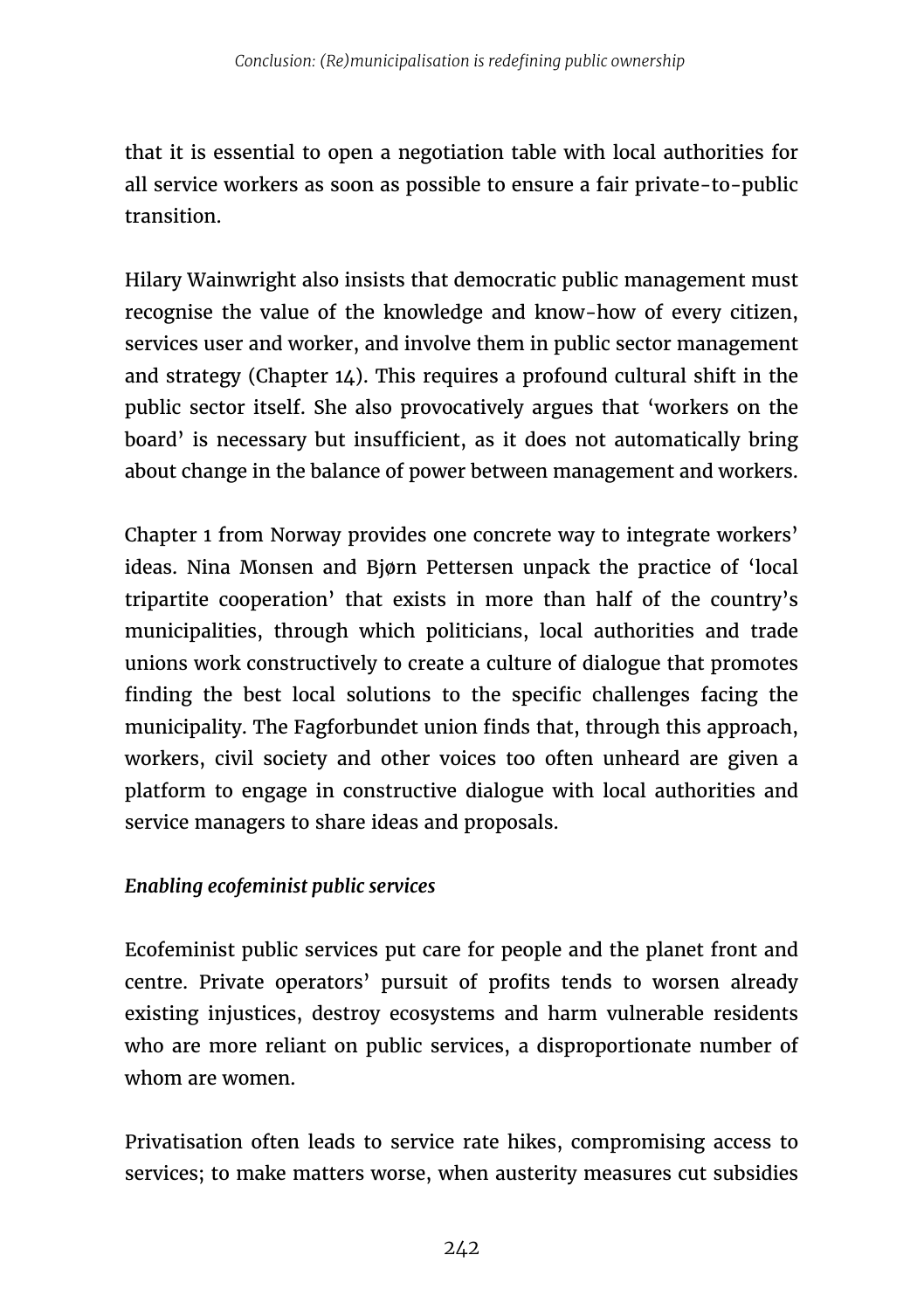they make child care, elder and other types of care unaffordable. This work tends to fall to women because the division of labour that underpins our economic model is deeply gendered and racialised. Not only do women still perform the majority of the un(der)paid care and domestic work, much of this work is also outsourced to women of colour. In addition, there is a high concentration of women working in the public care, cleaning and education sectors, and they bear the brunt when these sectors are privatised. Reversing privatisation and rebuilding public services can increase accessibility but public ownership in itself is no guarantee for gender justice.

An ecofeminist approach implies profound transformation, enabling deeper levels of democratisation with public services run from the bottom-up and with care for human and non-human life. Hence, we need to feminise how politics is done.4 This means that politicians and public administrators must not only listen to residents but also include them on a permanent basis in policy and decision-making processes (Chapters 2, 6, 10, 14 and 15). It should involve new mechanisms through which marginalised groups can gain real power to ensure that public services improve people's everyday life.

## *Fostering public-public cooperation*

Remunicipalisation can be a very uneven battle. Local public authorities and communities have far fewer resources than big corporations, and the latter are often backed by international institutions, national governments and a variety of 'experts' and consultants, as explained in Chapter 9 about the French water sector. Olivier Petitjean goes on to argue that the only force that could counter-balance an environment so hostile to remunicipalisation is collaboration among public actors. Local, national and international cooperation among public operators is key to shifting the balance of power. Both institutionalised and informal public-public cooperation have been critical to the growth of the (re)municipalisation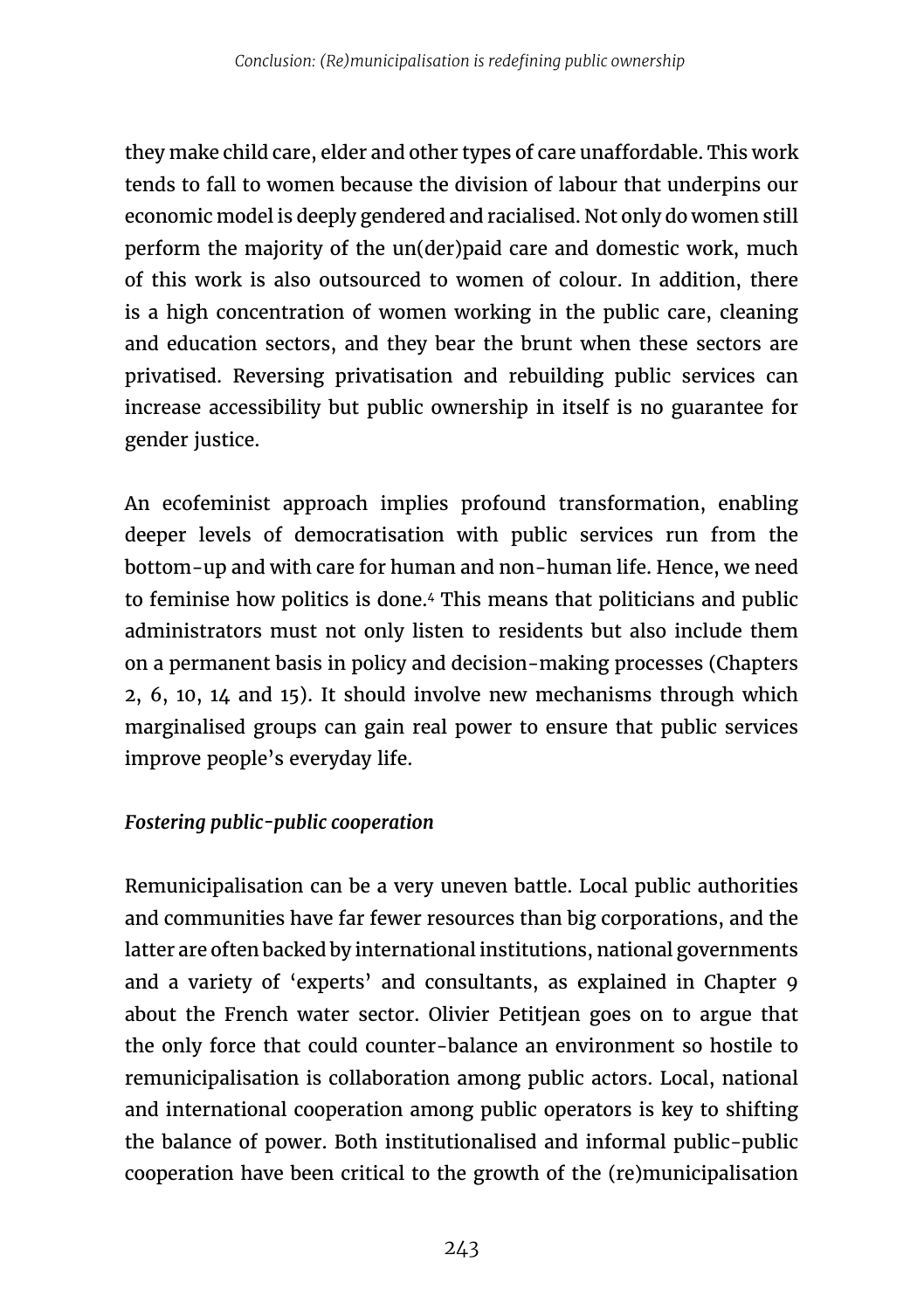movement – not only defensively as a way to overcome obstacles, but also proactively by helping to build better public services.

Milo Fiasoconaro, in Chapter 13, focuses on the asymmetry of knowledge between private and public actors in the water sector but also highlights the fundamentally different motivation and utilisation of knowledge by both types of actors. According to Aqua Publica Europea's experiences, public-public partnerships are a useful and essential tool for public actors to improve their capacity to address current and future challenges in water resources management. The knowledge generated and shared through public collaboration will remain in the public domain and contribute to the well-being of society as a whole. Public-public cooperation and partnerships is now emerging in new sectors such as energy and telecommunication. Such partnerships are also critical to extending public services to communities or areas that the private sector has been unwilling or unable to serve, such as rural regions, low-income neighbourhoods and disinvested communities, as illustrated by the extension of community-owned broadband Internet infrastructure to small and rural towns in the US.

# Moving forward

(Re)municipalisation is a powerful political strategy to push back privatisation and a promising alternative to move beyond the extractive economy in general. It is true that most national governments are failing to tackle extreme inequality and the ecological crisis, yet many cities are stepping up to tackle these challenges and improve the livelihoods of their residents. That being said, collective local actions alone cannot solve systemic problems. Alexander Panez Pinto from Chile rightly argues in Chapter 8 that the experiences of local governments risk becoming mere corrections to the neoliberal model to fill essential services gaps where private companies have pulled out if these initiatives are not informed by the current debate on Chile's political economy. As a case in point,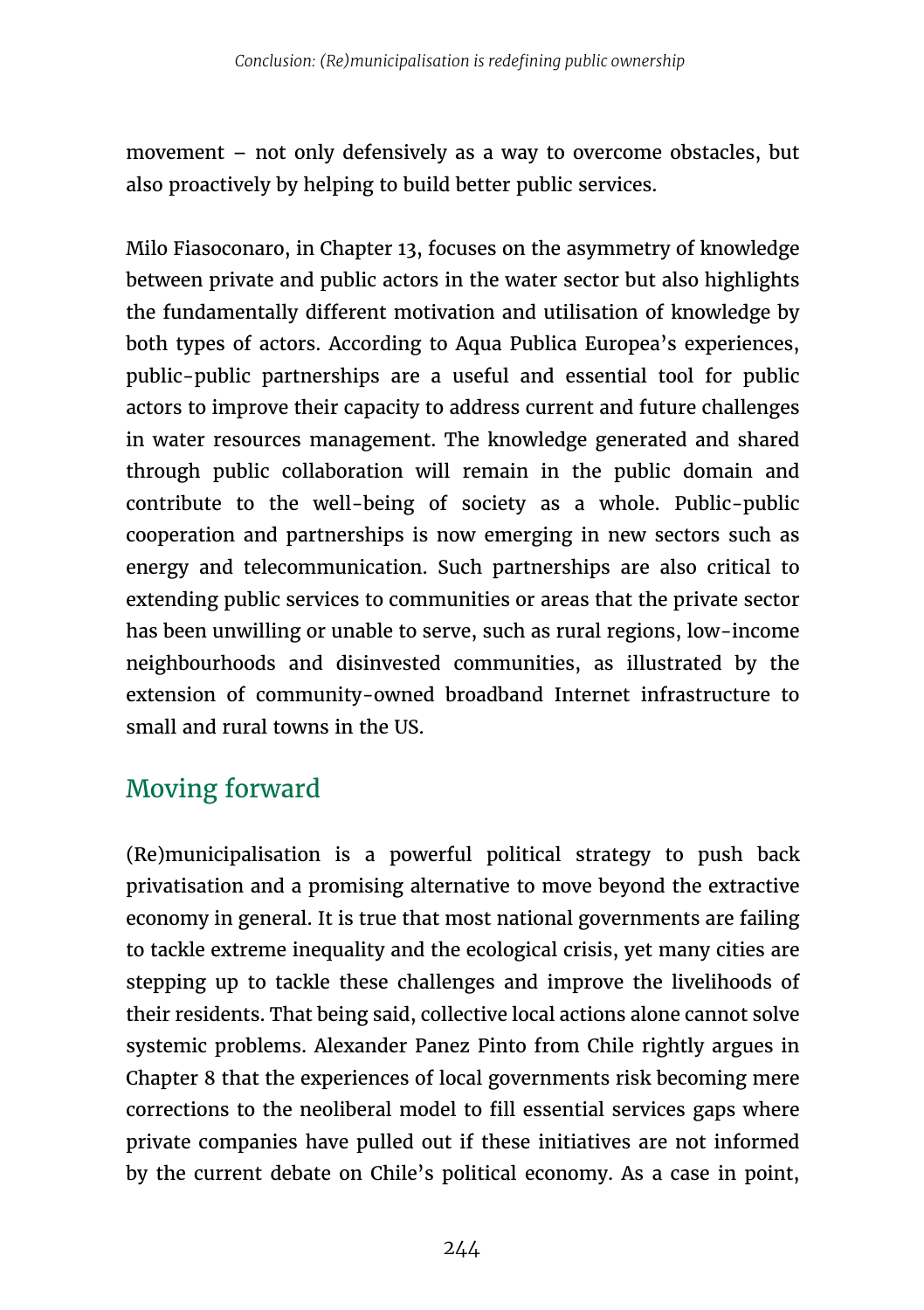right-wing local governments in that country are also creating so-called popular pharmacies but they never question the privately controlled medicine market and the private health system as such. He concludes that progressive local initiatives are insufficient; Chile needs political proposals to transform the health system as a whole.

Nevertheless, courageous progressive municipalities are not waiting for top-down changes and are prioritising the needs of the most marginalised people in our society, including migrants, people with disabilities and low-income families, among others. For instance, the constitution of Mexico City adopted in February 2017 gives its authorities full responsibility to provide waste services free of charge, prohibiting privatisation and outsourcing, and enshrining mutual recognition between the municipality and labour unions.<sup>5</sup> We see this as a strategic pathway to mounting collective pressure on national and supranational governments.

These cities and citizen movements are increasingly designated as 'municipalist'. While the municipalist movement could adopt diverse strategies depending on local context and need, it unanimously recognises public services including water, energy, housing and health care as central issues. The global municipalist movement met for the first time at the 'Fearless Cities Summit' in Barcelona in June 2017, at the invitation of *Barcelona En Comú*. Today, the Fearless Cities network connects 77 cities that are standing up to defend human rights, democracy and the common good.6 It is not a coincidence that de-privatisation of public services is one of their key strategies. They see de-privatisation as a way to expand citizenship by sharing decision-making powers and opening up ownership models to representatives from user groups, workers, civil society and research institutions.

Many of the cases presented in this book are at odds with the mainstream portrayal of public ownership as top-down, bureaucratic and oblivious of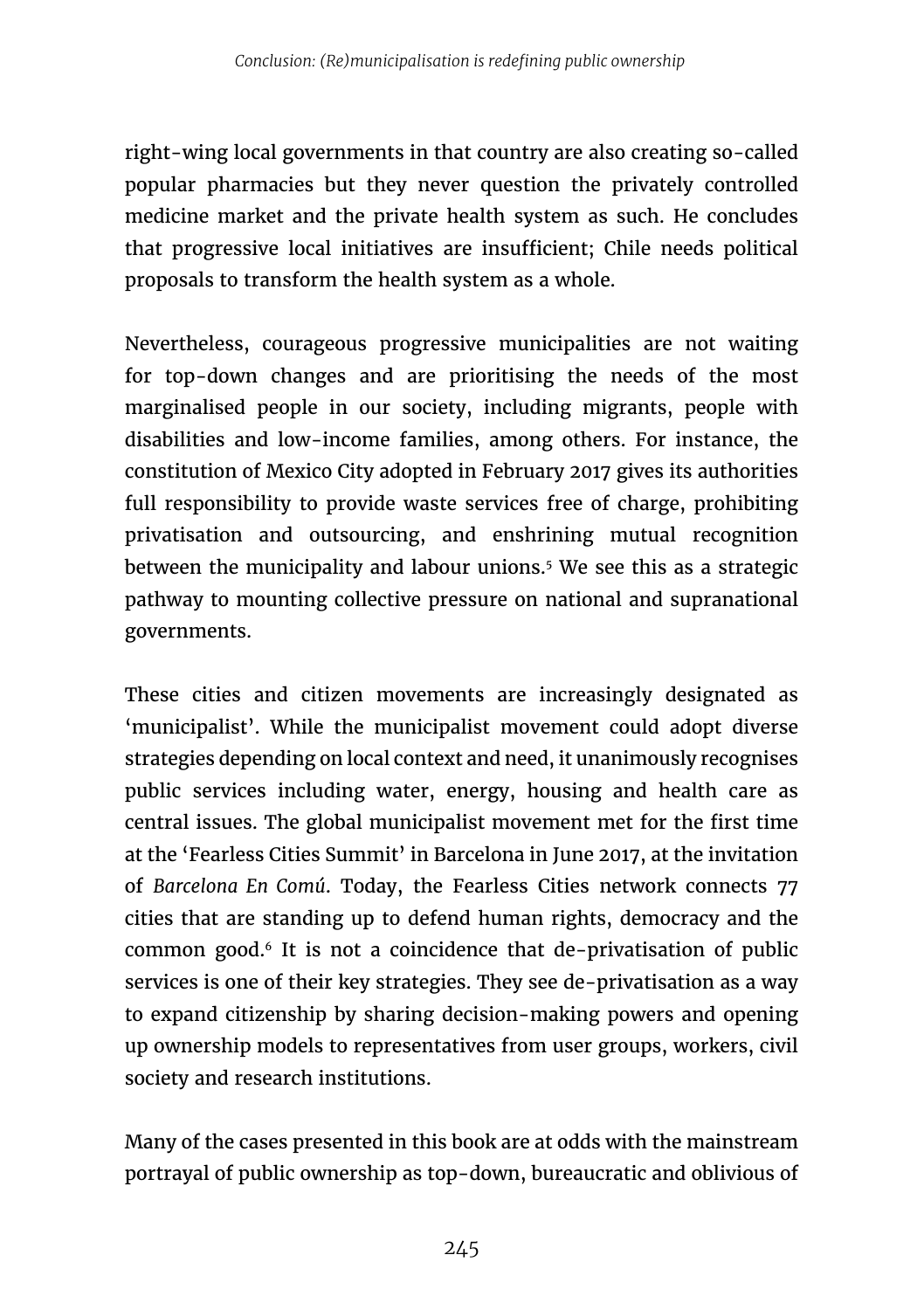the realities on the ground. Quite the opposite, they are pioneering public service innovations that are building democratic public ownership models for the twenty-first century. Municipal initiatives from the participatory mechanisms of citizen observatories to public-community ownership models and genuine worker engagement can inspire a broader, countrywide vision. These collective, bottom-up experiences at the local level are already improving people's lives; they are also a powerful foundation to push for the democratisation of public ownership at all levels, and especially nationally.

In the United States, numerous cities are advocating for locally owned and controlled energy and banking services. Since 2019, the youth-led Sunrise Movement, various trade unions and ex-presidential candidate for the Democrats Bernie Sanders have been calling for a national Green New Deal that centres around public ownership of energy and finance. The Covid-19 outbreak further increased the urgency and necessity of these calls. When municipalities team up with social movements, they can reset a whole country's political agenda. Other examples include the alliance in South Africa that is calling for transforming Eskom, one of the biggest electricity companies in the world and currently a failing public utility, into a fully public and people-serving utility.7 The 2019 UK Labour Party platform illustrates the type of national support and policy framework that allows local governments to reclaim public services by insourcing and rebuilding their capacity to provide local services directly.<sup>8</sup>

Given austerity measures following the 2008 financial crisis have slashed municipal and national budgets, it is of utmost importance to transform how public resources are spent. As the Covid-19 pandemic has proven, public services are the backbone of our society but they need sufficient funding if they are to rise up to the task in times of crisis. Governments across the globe have adopted plans to protect workers and companies, bail out industries and support economic recovery after the fallout. Some have pledged to increase public spending in the health sector, but there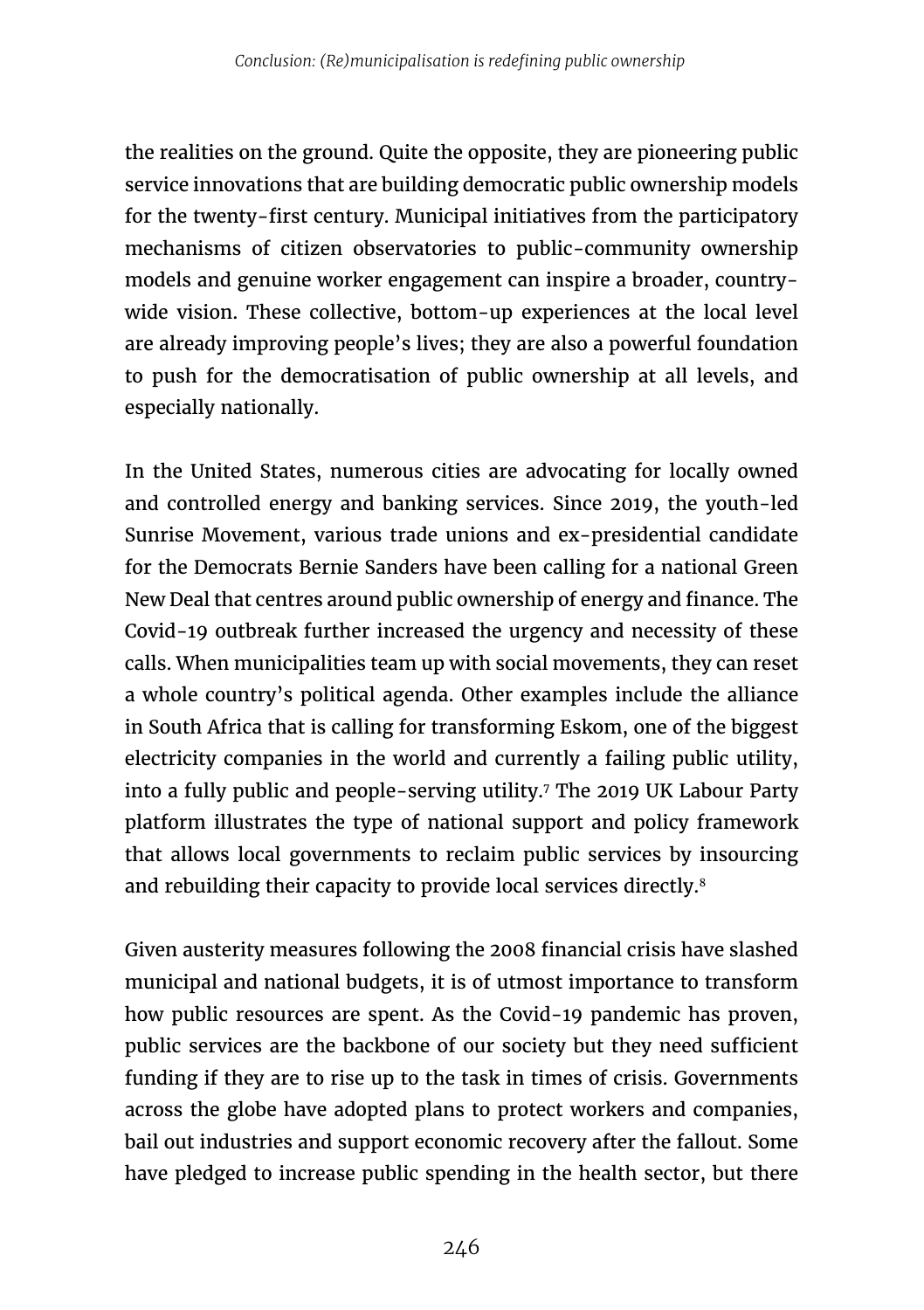should be safeguards to ensure that this money actually benefits public services, and is not used to promote further PPPs and other forms of private sector involvement. Public investment must be directed towards strengthening public services, based on democratic public ownership models, and towards social and environmental objectives such as tackling the climate crisis and caring for the most vulnerable.

As Thomas Marois points out in a recent report published by TNI, worldwide public finance institutions have US\$73 trillion in assets, with over half in the hands of public banks.<sup>9</sup> This is equivalent to 93 per cent of global gross domestic product. In the current model, most of this public finance is used to absorb risk by guaranteeing the profits of private investors – at a high public cost. It would be much more effective if national and municipal governments were to cut out these big private intermediaries and invest these public funds directly to build public healthcare systems and other essential infrastructure. Combining direct public investments with much-needed progressive tax systems could nurture territorial solidarity by making universal public services a reality.

This book demonstrates that when public services are publicly owned and democratically organised they can effectively strengthen community wealth and the local economy. It is time to demand democratic public ownership at all levels and call for universal access to public services so that all people can lead dignified and prosperous lives. As racism, fascism and the far-right are on the rise, offering viable systemic solutions that work for people and for the planet can significantly help rebuild our societies and economies on a basis of solidarity and cooperation. Our public future lies in hope, not fear, and rests in the hands of communities, not corporations.